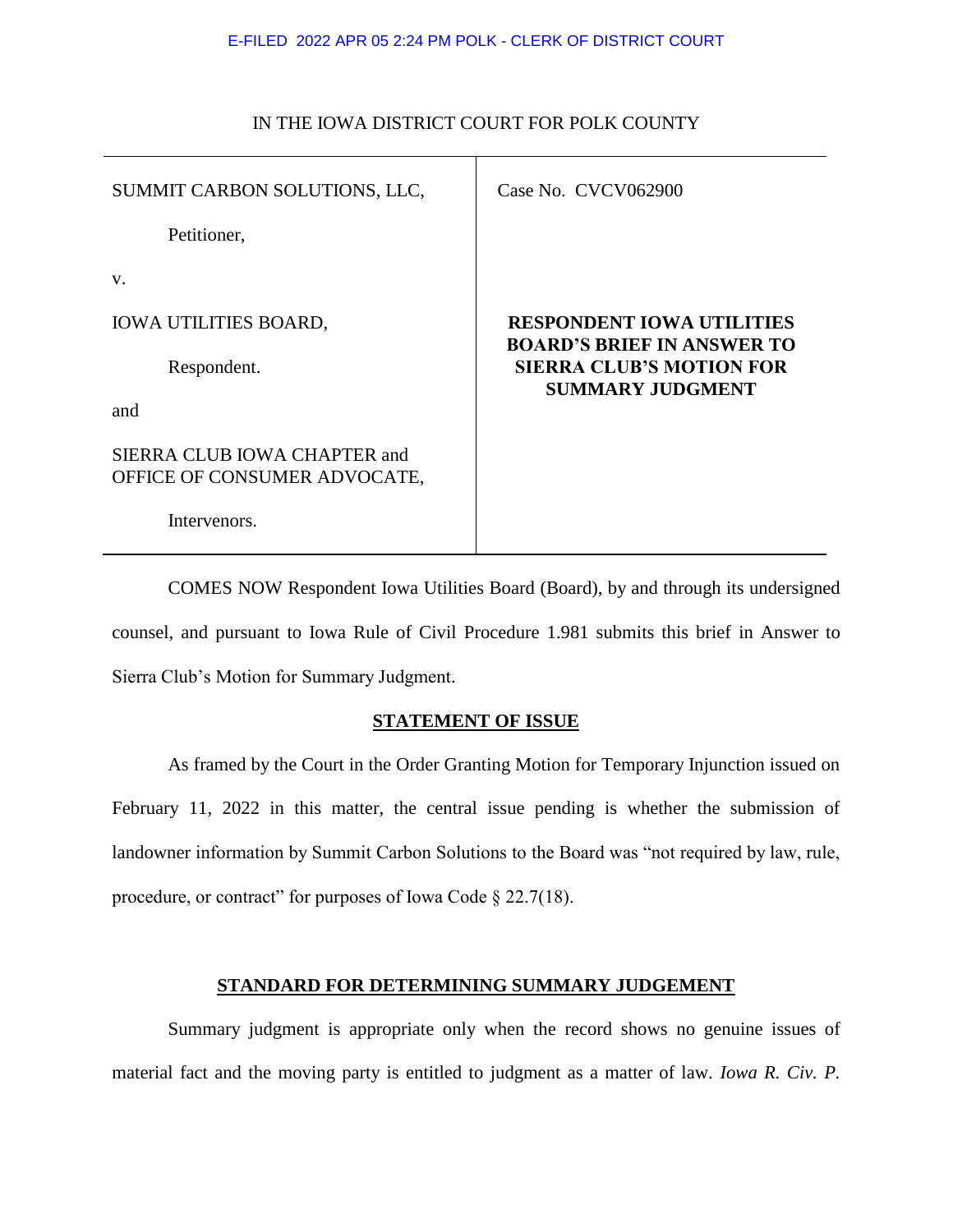*1.981(3)* "Even if the facts are undisputed, summary judgement is not proper if reasonable minds could draw different inferences from them and thereby reach different conclusions." *Hedlund v. State*, 930 N.W.2d 707, 715 (Iowa 2019)

#### **ARGUMENT**

The Board acknowledges that the Court's Order Granting Motion for Temporary Injunction makes clear that the central issue in this case is whether the Board has a procedure requiring entities petitioning for a permit to submit landowner information to the Board.

The submission of landowner information to the Board by parties seeking electric transmission line franchises, natural gas pipeline permits, or hazardous liquid pipeline permits is not required by statute or administrative rule.

The Board asserts that the full record will show that for most of the history of such proceedings, the Board did not request or require the filing of such information. The Board further asserts that from mid-2019 until December of 2021, the Board requested landowner information from most, but not all, petitioners for electric transmission line franchises, natural gas pipeline permits, or hazardous liquid pipeline permits. Lastly, the Board asserts that the evidence in this case will show that the Board has not requested or required landowner information to be provided in relation to such dockets since December of 2021.

The Board asserts that reasonable minds could draw different inferences from these facts and thereby reach different conclusions. As such, summary judgment is not appropriate at this time because a genuine issue of material fact remains. Summary Judgment may be appropriate after the completion of discovery and the development of such record as the parties deem appropriate.